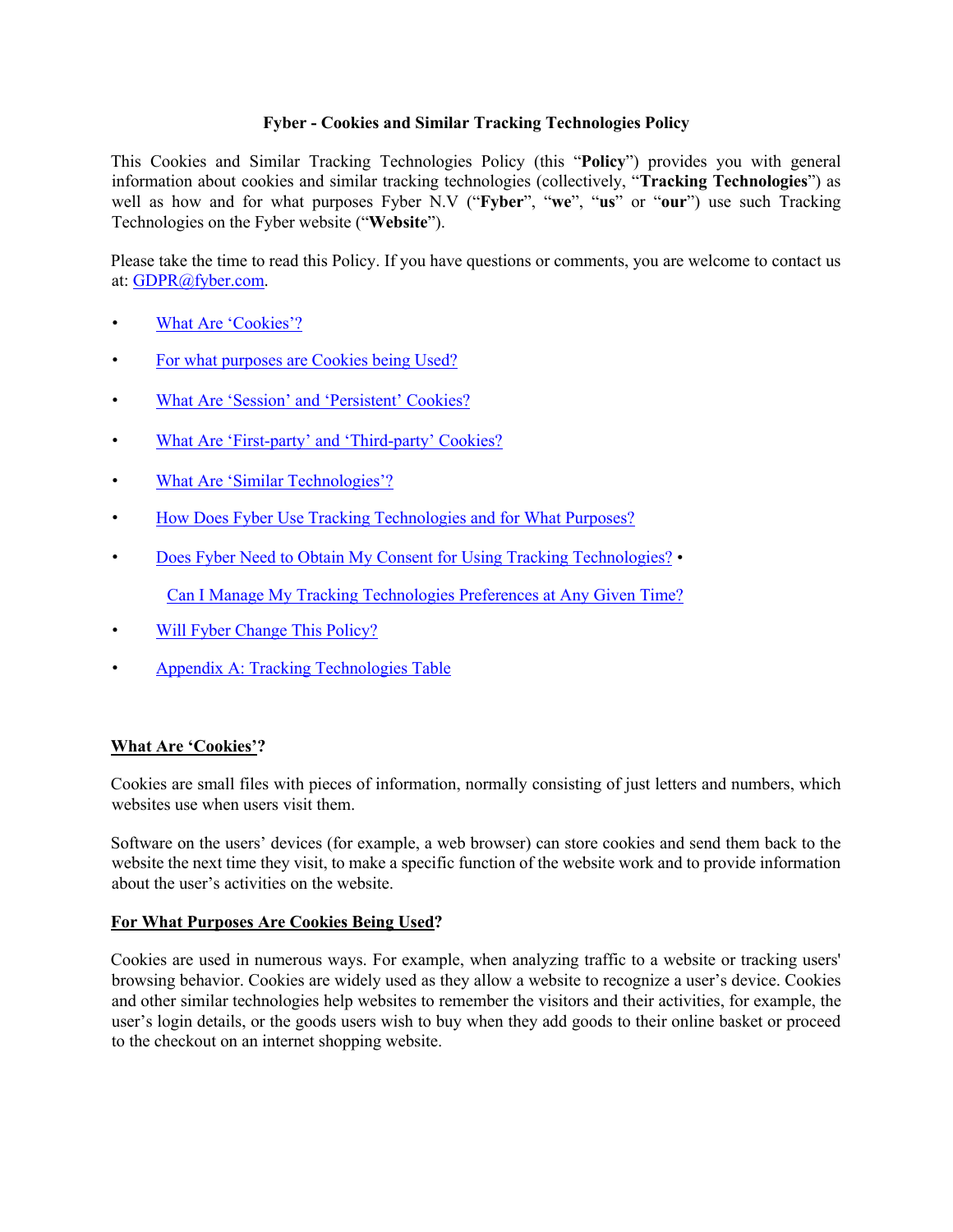### **What Are 'Session' and 'Persistent' Cookies?**

"Session Cookies" are removed from your device once you close your browser session.

"Persistent Cookies" last for longer periods on your device - after you close your browser session.

A user can delete previously set persistent cookies manually or configure the browser settings to delete cookies, as further described below.

#### **What Are 'First-party' and 'Third-party' Cookies?**

First-party cookies are set directly by the website that the user is visiting. For the purpose of this Policy, these are cookies that are set directly by this Website.

Third-party cookies are set by a domain other than the one visited by the user. For the purpose of this Policy, these are cookies that are set by service providers of this Website.

### **What Are 'Similar Technologies'?**

Functions usually performed by a cookie can be achieved by other means. This could include, for example, using certain characteristics to identify devices so that visits to a website can be analyzed.

Any technology that stores or accesses information on the user's device is relevant for this purpose, and therefore it includes, for example, HTML5 local storage, Local Shared Objects and fingerprinting techniques.

Additionally, technologies like scripts, tracking pixels and plugins, wherever these are used – are also considered as similar technologies.

#### **Does Fyber Use Tracking Technologies?**

Yes, we do.

We use both Session Cookies and Persistent Cookies as part of your experience on this Website so that we can facilitate the use of the Website's features and tools, keep track of your preferences, improve your experience with our Website, for web analytics and for marketing purposes.

Some cookies are strictly essential for the operation of this Website while other cookies help to improve our services and marketing activities. The same rule goes for all Tracking Technologies that we use.

We have created a detailed Tracking Technologies table page, which is attached as an **Appendix A** to this Policy and is available here. The table will provide you with a clear and comprehensive image of the Tracking Technologies that we use.

When a Tracking Technology contains personal data, as indicated in **Appendix A**, then the Fyber Privacy Policy applies as well.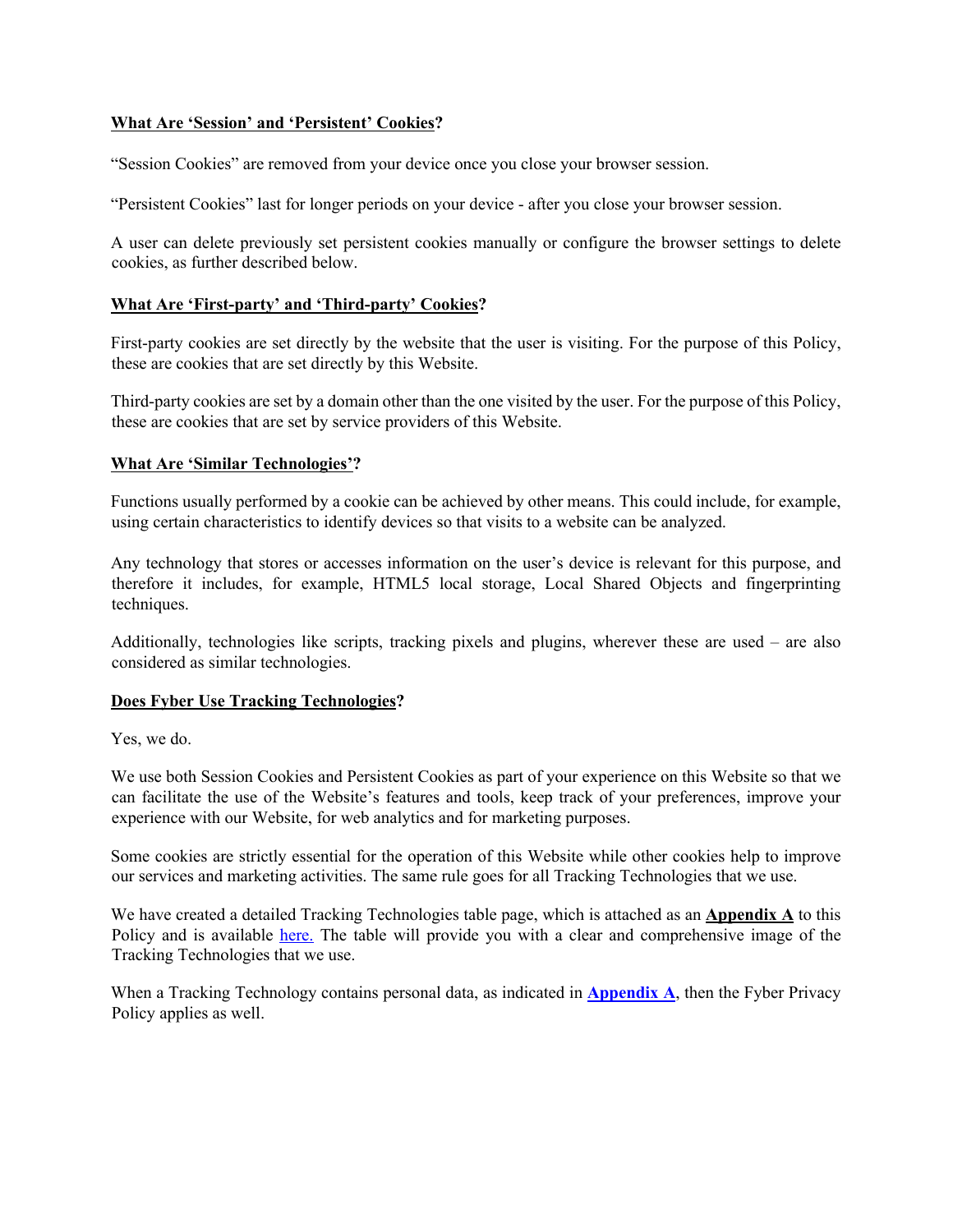**By using our website, you expressly consent to the use of cookies and the use of your personal data to use our website for the purpose of improving our internet services. This consent also includes the use of service providers by Fyber, as designated in Appendix A, and the transfer of data to them for this purpose.**

## **Does Fyber Need to Obtain My Consent for Using Tracking Technologies?**

Yes, however only with respect to the Tracking Technologies that are not strictly essential for the operation of this Website, as further indicated in **Appendix A**. For essential Tracking Technologies Fyber does not need your consent.

If you do not agree to accept our cookies or other Tracking Technologies that are not strictly essential for the operation of this Website, we will make commercially reasonable efforts to provide you with as similar level of services as we can.

## **Can I Manage My Tracking Technologies Preferences?**

Every browser allows you to manage your Tracking Technologies preferences, usually found in the "Help" or "Settings" sections of the web browser.

Here are some links to some commonly used web browsers: (a) Google Chrome; (b) Microsoft Edge; (c) Mozilla Firefox; (d) Microsoft Internet Explorer; (e) Opera; (f) Apple Safari.

In addition, you can turn off certain third party targeting or advertising cookies by visiting the following link: Network Advertising Initiative.

You have the right to object to the processing. To find out more about cookies, including how to see what cookies have been set, you can visit the following websites: www.aboutcookies.org and www.allaboutcookies.org.

Some web browsers offer a "Do Not Track" ("DNT") signal. A DNT signal is an HTTP header field indicating your preference for tracking your activities on our services or through cross-site user tracking. This Website does not respond to DNT signals.

## **Will We Change This Policy?**

We update this Policy, when needed. Every time we will change this Policy, we will post a notice on this Website if our policy update includes substantial changes and obtain your consent once again, where required under applicable laws.

*This Policy was last updated on February 10, 2020* 

**Appendix A: Tracking Technologies Table**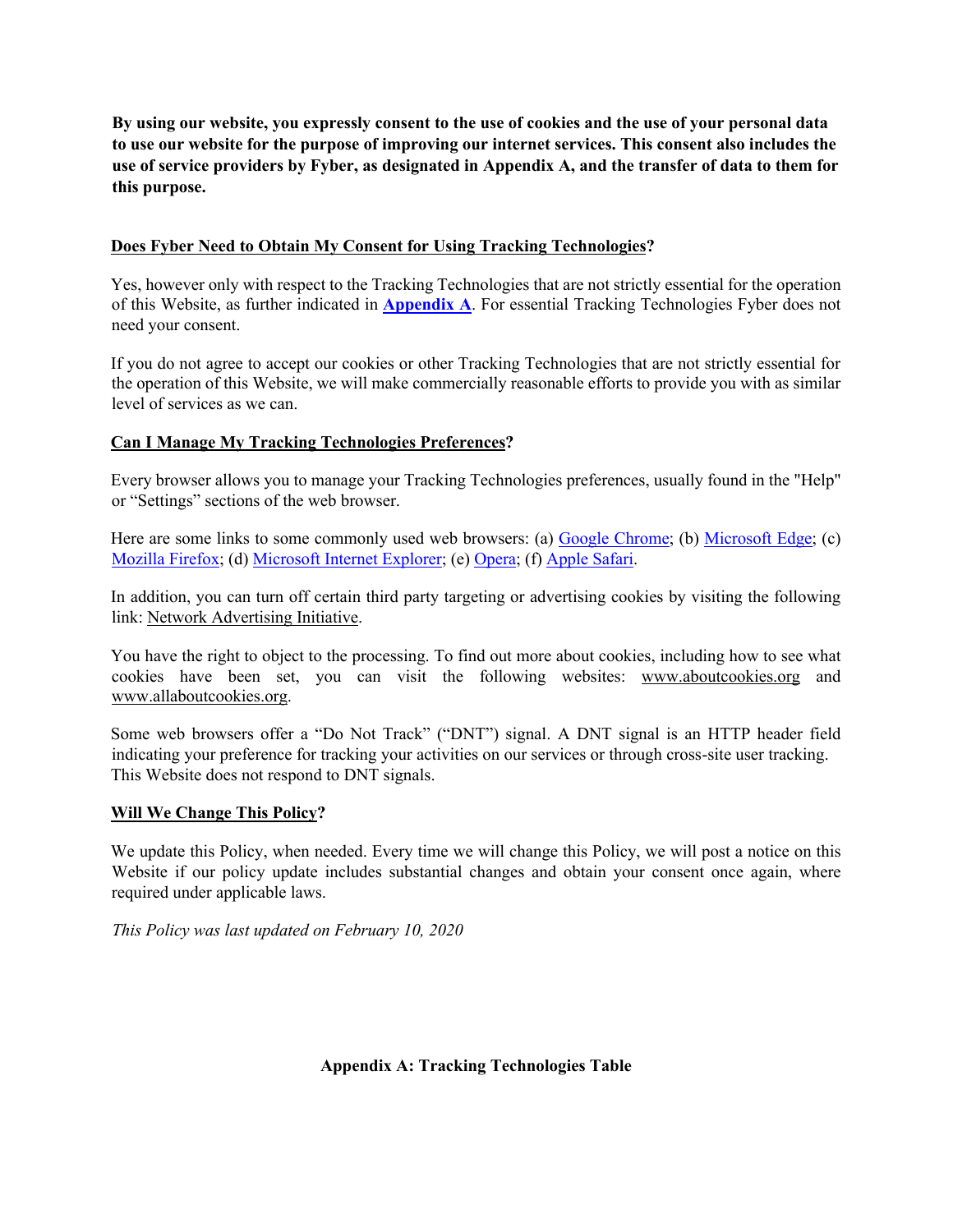# *Strictly Essential Cookies*

These cookies are strictly essential for enabling your movement around the Website and supporting the Website's security features.

| <b>Name</b>            | <b>Provider</b>                       | <b>Purpose &amp; Expiration</b><br>Date                                       | <b>First/Third Party</b><br>Cookie |
|------------------------|---------------------------------------|-------------------------------------------------------------------------------|------------------------------------|
| cfduid<br>(Cloudflare) | CloudFlare Inc. San<br>Francisco, USA | This cookie is used to identify<br>trusted web traffic.<br>Expiration: 1 year | $3rd$ party cookie                 |

This category of cookies cannot be disabled.

# Cloudflare

We use the cookie of Cloudflare Inc. from USA to increase the security and delivery speed of our website. This corresponds to our legitimate interest (Art. 6 para. 1 lit. f GDPR). For this purpose, personal data may be processed in server log files by Cloudflare. Please compare the explanations under "Hosting".

Cloudflare is a recipient of your personal data and acts as a processor for us. This corresponds to our legitimate interest within the meaning of Art. 6 (1) p. 1 lit. f GDPR. Further legal basis is Art. 6 (1) p. 1 lit. a GDPR - see above.

The processing of the data provided under this section is not required by law or contract. The functionality of the website is not guaranteed without the processing.

For more information on objection and removal options vis-à-vis Cloudflare, please visit: Cloudflare DPA. Cloudflare has implemented compliance measures for international data transfers. These apply to all global activities where Cloudflare processes personal data of individuals in the EU. These measures are based on the EU Standard Contractual Clauses (SCCs). For more information, please visit: https://www.cloudflare.com/cloudflare\_customer\_SCCs-German.pdf

## *Analytics Cookies*

Analytics cookies collect information about how visitors use this Website. Our service providers can transfer relevant information to third parties where required by law or where such third parties process such information on their behalf.

| <b>Provider</b><br>Name | <b>Purpose &amp; Expiration date</b> | <b>First/Third Party</b><br>Cookie |
|-------------------------|--------------------------------------|------------------------------------|
|-------------------------|--------------------------------------|------------------------------------|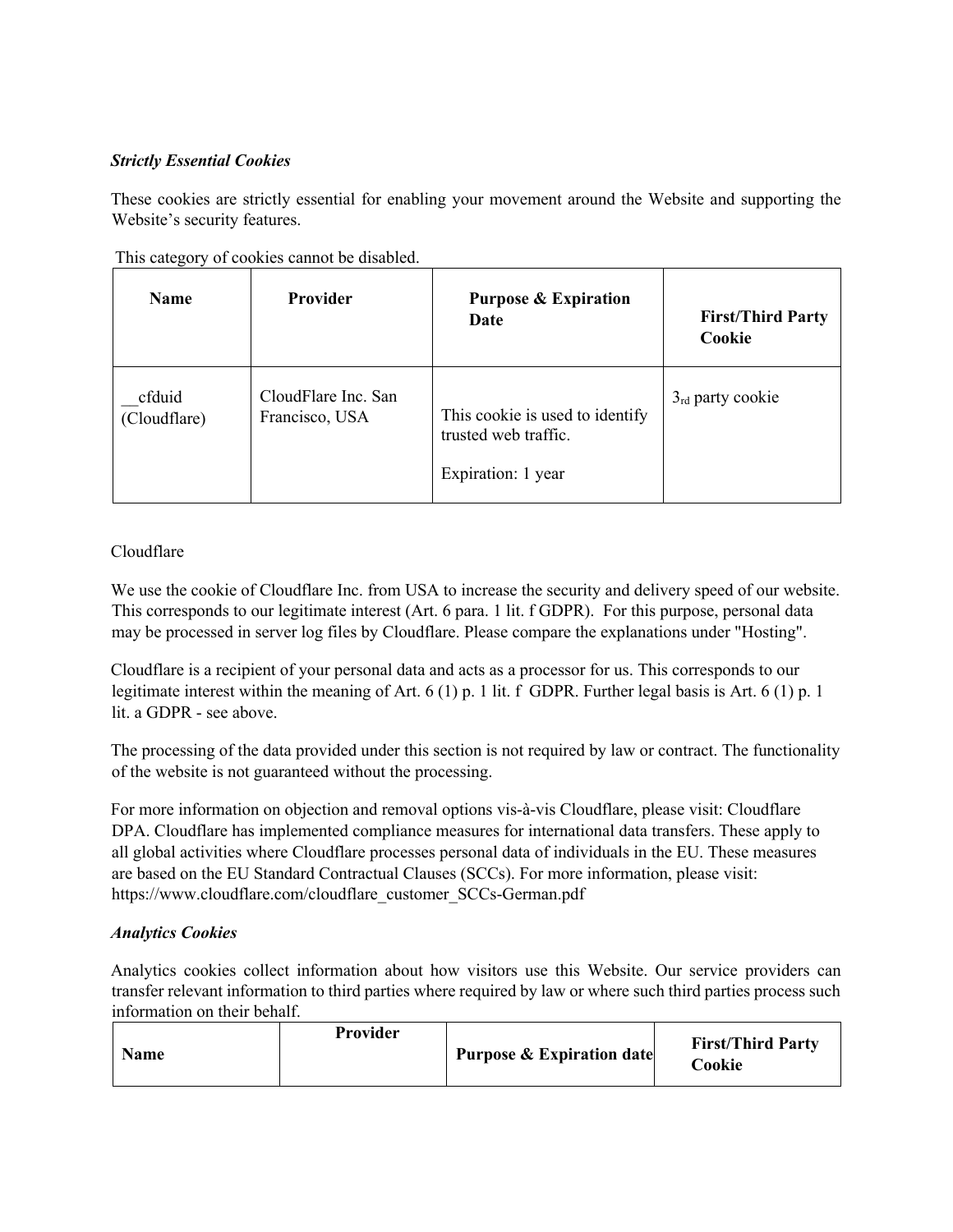| ga (Google)           | Google Inc. - Google<br>Analytics (USA) | This<br>cookie<br>$\frac{1}{1}$<br>used<br>to<br>generate statistical data on<br>how visitors use the website.<br>Expiration: 2 years<br>opt out                                                                        | 3rd party cookie |
|-----------------------|-----------------------------------------|-------------------------------------------------------------------------------------------------------------------------------------------------------------------------------------------------------------------------|------------------|
|                       |                                         |                                                                                                                                                                                                                         |                  |
|                       | Google Inc. - Google                    | This cookie is used to                                                                                                                                                                                                  | 3rd party cookie |
|                       | Analytics (USA)                         | throttle request rate.                                                                                                                                                                                                  |                  |
| gat (Google)          |                                         | Expiration: 1 minute or per                                                                                                                                                                                             |                  |
|                       |                                         | session                                                                                                                                                                                                                 |                  |
|                       |                                         | opt out                                                                                                                                                                                                                 |                  |
|                       | Google Inc. - Google<br>Analytics (USA) | This cookie is used to track<br>behavior on our website.                                                                                                                                                                |                  |
| gid (Google)          |                                         | Expiration: 1 day<br>opt<br><u>out</u>                                                                                                                                                                                  | 3rd party cookie |
| hjid                  | Hotjar Limited (Malta)                  | This cookie is used to persist<br>the random user ID, unique to<br>that site on the browser. This<br>that<br>behavior in<br>ensures<br>subsequent visits to the same<br>site will be attributed to the<br>same user ID. | 3rd party cookie |
|                       |                                         | Expiration: 1 year<br>opt<br>out                                                                                                                                                                                        |                  |
| hjClosedSurveyInvites | Hotjar Limited (Malta)                  | This cookie is set once a<br>visitor interacts with a Survey<br>invitation modal popup. It is<br>used to ensure that the same<br>invite does not re-appear if it 3rd party cookie<br>has already been shown.            |                  |
|                       |                                         | Expiration: 1 year<br><u>opt</u><br>out                                                                                                                                                                                 |                  |

# Google Analytics

This website uses Google Analytics, a web analytics service provided by Google, Inc. ("Google"). Google Analytics uses so-called cookies, which are text files placed on your computer, to help the website analyze how users use the site. The information generated by the cookie about your use of the website (including your IP address) will be transmitted to and stored by Google on servers in the United States.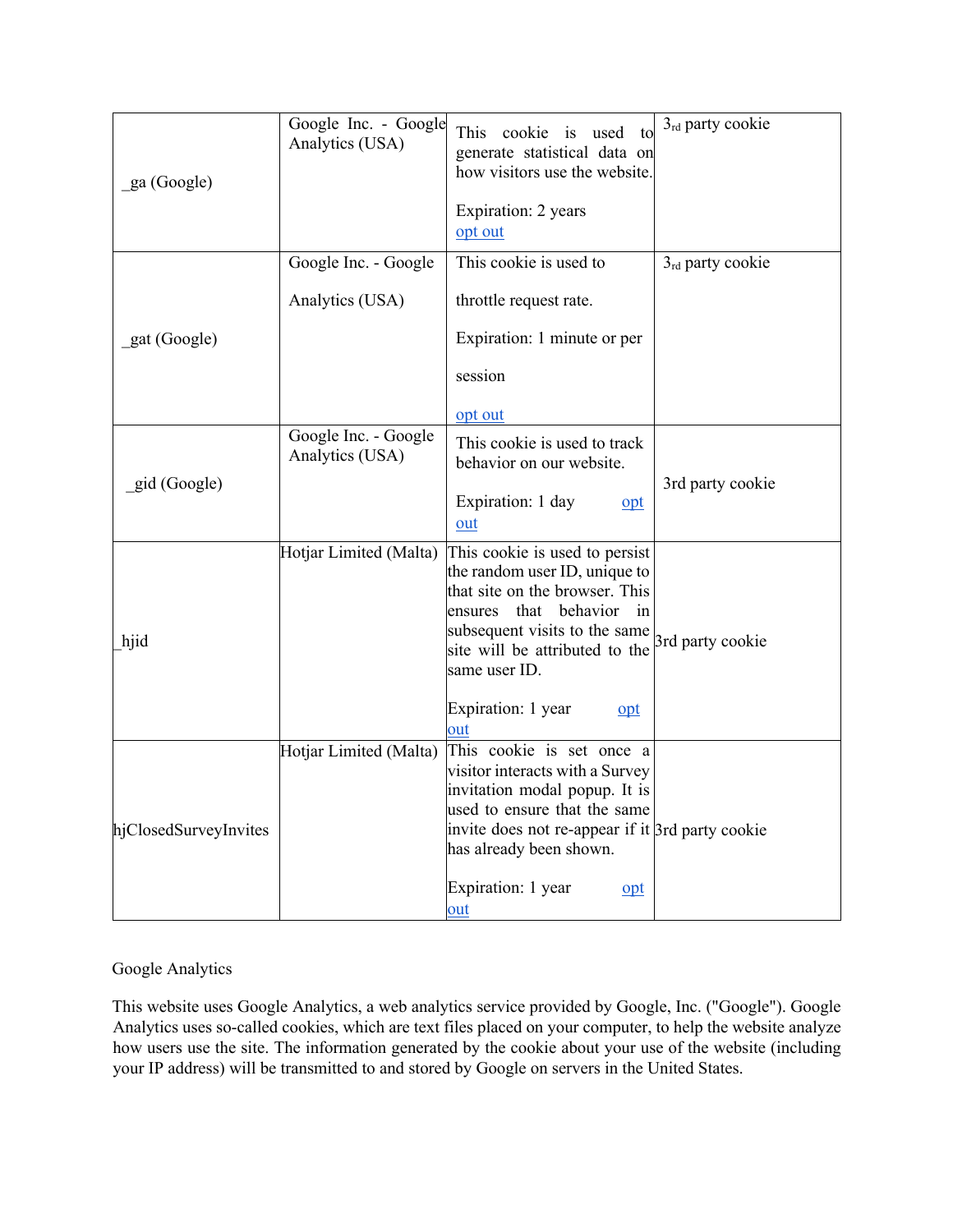In the event that IP anonymization is activated on this website, however, your IP address will be truncated beforehand by Google within member states of the European Union or in other contracting states to the Agreement on the European Economic Area. Only in exceptional cases will the full IP address be transmitted to a Google server in the USA and shortened there.

On behalf of the website operator, Google will use this information for the purpose of evaluating your use of the website, compiling reports on website activity and providing other services relating to website activity and internet usage to the website operator. The IP address transmitted by your browser as part of Google Analytics will not be merged with other data from Google.

The legal basis is Art. 6 (1) p. 1 lit. a GDPR - see above.

## *Marketing Cookies*

Marketing cookies collect personal information such as your name, which pages you visit on this Website, your history arriving at this Website, your purchases from us, and so on. Collected information is used to evaluate and improve the effectiveness of our marketing campaigns.

|              | Provider                                | <b>Purpose &amp; Expiration Date</b>                                                                                                                                                                                                                                                  | <b>First/Third Party</b> |
|--------------|-----------------------------------------|---------------------------------------------------------------------------------------------------------------------------------------------------------------------------------------------------------------------------------------------------------------------------------------|--------------------------|
| Name         |                                         |                                                                                                                                                                                                                                                                                       | Cookie                   |
| IDE (Google) | Google Inc. - Google<br>Analytics (USA) | This cookie is used to register<br>and report our website users'<br>actions after viewing<br><sub>or</sub><br>clicking one of the advertiser's<br>ads with the purpose of<br>measuring the efficacy of an<br>ad and to present targeted ads.<br>Expiration: 1 year<br>$_{\text{opt}}$ | $3rd$ party cookie       |
|              |                                         | $out$                                                                                                                                                                                                                                                                                 |                          |

### *Additional Similar Technologies*

| <b>Name</b>             | <b>Provider</b>        | <b>Purpose &amp; Expiration Date</b>                                                                                                                                                  |
|-------------------------|------------------------|---------------------------------------------------------------------------------------------------------------------------------------------------------------------------------------|
| hjRecordingLastActivity | Hotjar Limited (Malta) | This session storage gets<br>updated when a visitor<br>recording starts and when<br>data is sent through the<br>WebSocket (the visitor<br>performs an action that<br>Hotjar records). |
| hjUserAttributesHash    | Hotjar Limited (Malta) | User Attributes<br>sent<br>through the Hotjar Identify<br>API are cached for the<br>duration of the session in                                                                        |